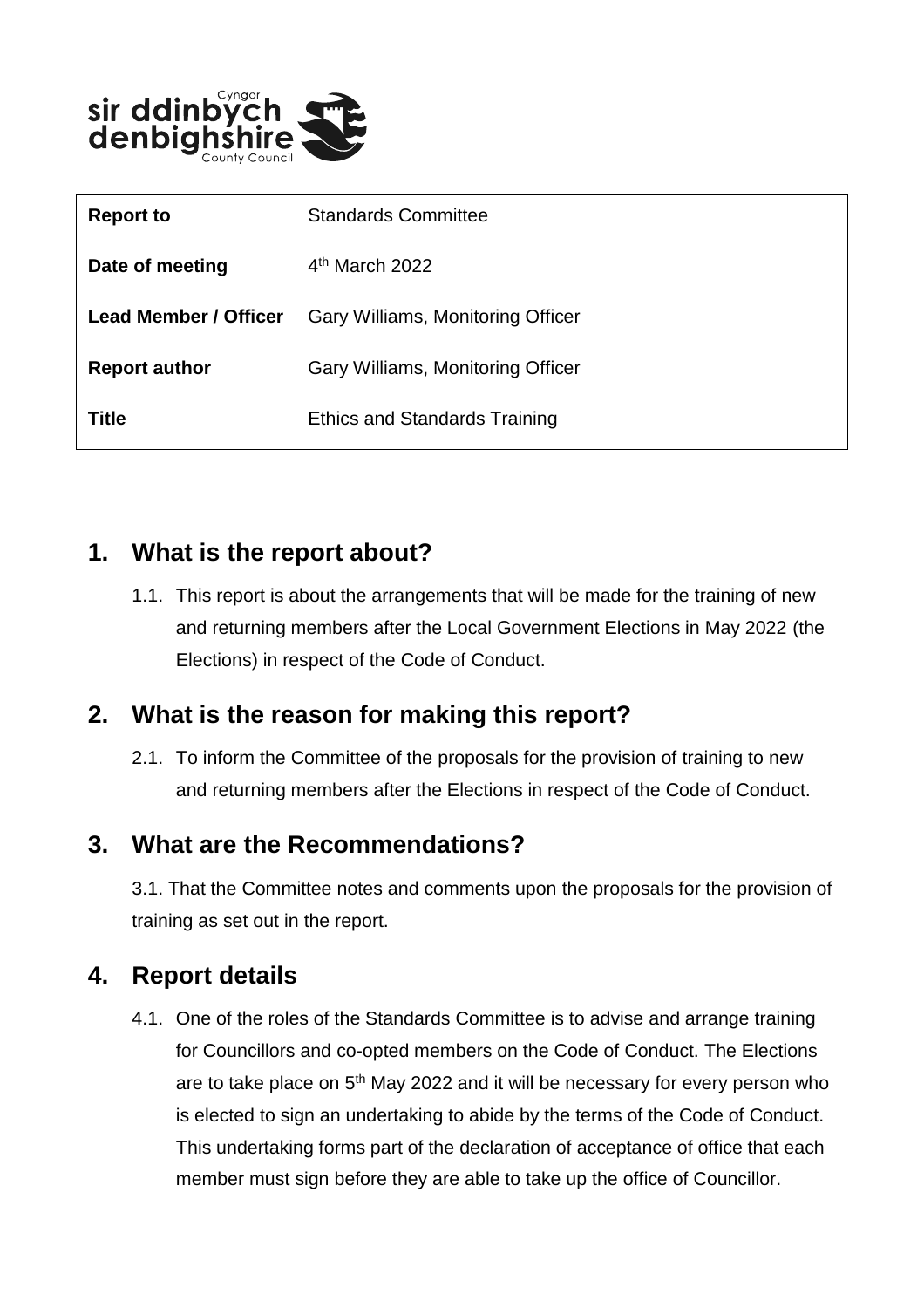- 4.2. It is therefore imperative that members are given the opportunity to be trained on the provisions of the Code of Conduct as soon as possible after their election.
- 4.3. In 2017 the Welsh Local Government Association produced a common set of training materials for use by all councils following the elections in May 2017. A copy of those materials is attached as Appendix 1 to this report.
- 4.4. It is intended that a similar process will be followed this year and the WLGA is currently preparing, in consultation with Monitoring Officers, a common set of training materials for use following the Elections. Those materials have not yet been finalised for release.
- 4.5. The training will cover the Code of Conduct and ethics, including civility and respect. An e-learning package is also being developed.
- 4.6. It is proposed that a Code of Conduct workshop will be held for County Councillors in the first week after the Elections. A programme of events will be provided for members of City, Town and Community Councils.
- 4.7. The Chief Executive has as part of his vision for the Council established five principles that, together with the Council's values will underpin the type of organisational culture that he wants to develop.
- 4.8. These principles are that the Council will
	- Continue to develop our own culture, the Denbighshire Way
	- Be a Council closer to our communities
	- Have clear performance expectations
	- Promote strong Officer/Member relations
	- Support and develop our staff
- 4.9. Underpinning these principles are the Council's values of:
	- Integrity
	- Respect
	- Unity
	- Pride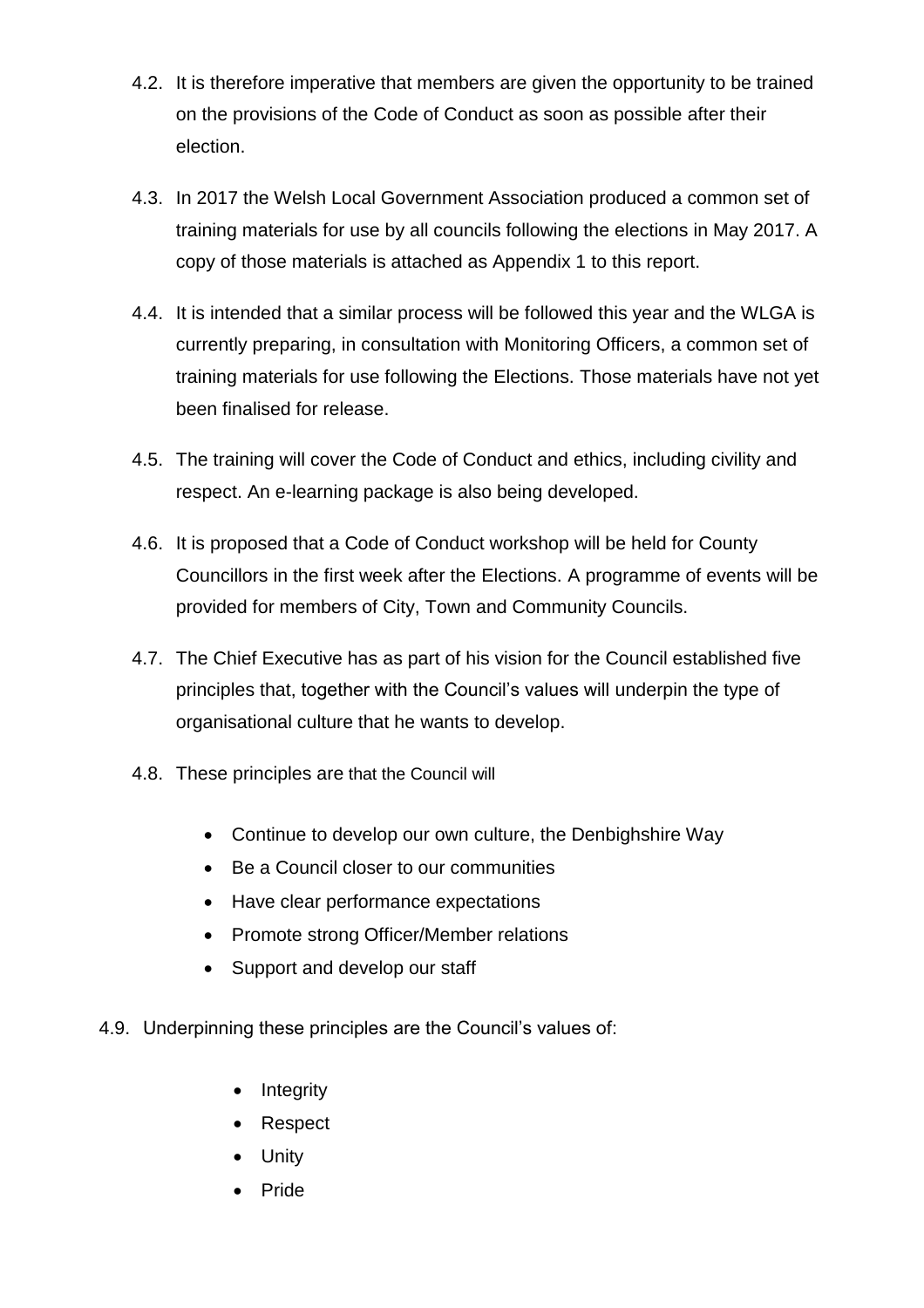4.10 The training that is provided to members following the elections will also cover these principles and values and will incorporate reference to the Council's Protocol on Member/Officer Relations.

4.11 In addition to the training on ethics and standards, the WLGA is, with the network of Heads of Democratic Services, developing common training materials on a number of topics. Those which are most relevant to conduct are training materials for Chairs and specific training on Social Media.

4.12. In addition to the formal training opportunities the Monitoring Officer will be able to provide informal assistance to new and returning members on an ongoing basis in respect of conduct matters.

## **5. How does the decision contribute to the Corporate Priorities?**

5.1. The decision has no direct impact on the Corporate Priorities but a strong internal culture which promotes high standards of conduct and ethics and strong relationships between members and officers will provide an environment that will be conducive to good decision making and governance.

## **6. What will it cost and how will it affect other services?**

6.1. There no direct costs associated with this report. The training will be provided by staff whose costs are contained within existing budgets

### **7. What are the main conclusions of the Well-being Impact Assessment?**

7.1. An assessment is not required for this report.

## **8. What consultations have been carried out with Scrutiny and others?**

8.1. There has been no consultation with Scrutiny.

# **9. Chief Finance Officer Statement**

9.1.The service have confirmed in Section 6 that the resource implications of this report will be contained within existing budgets.